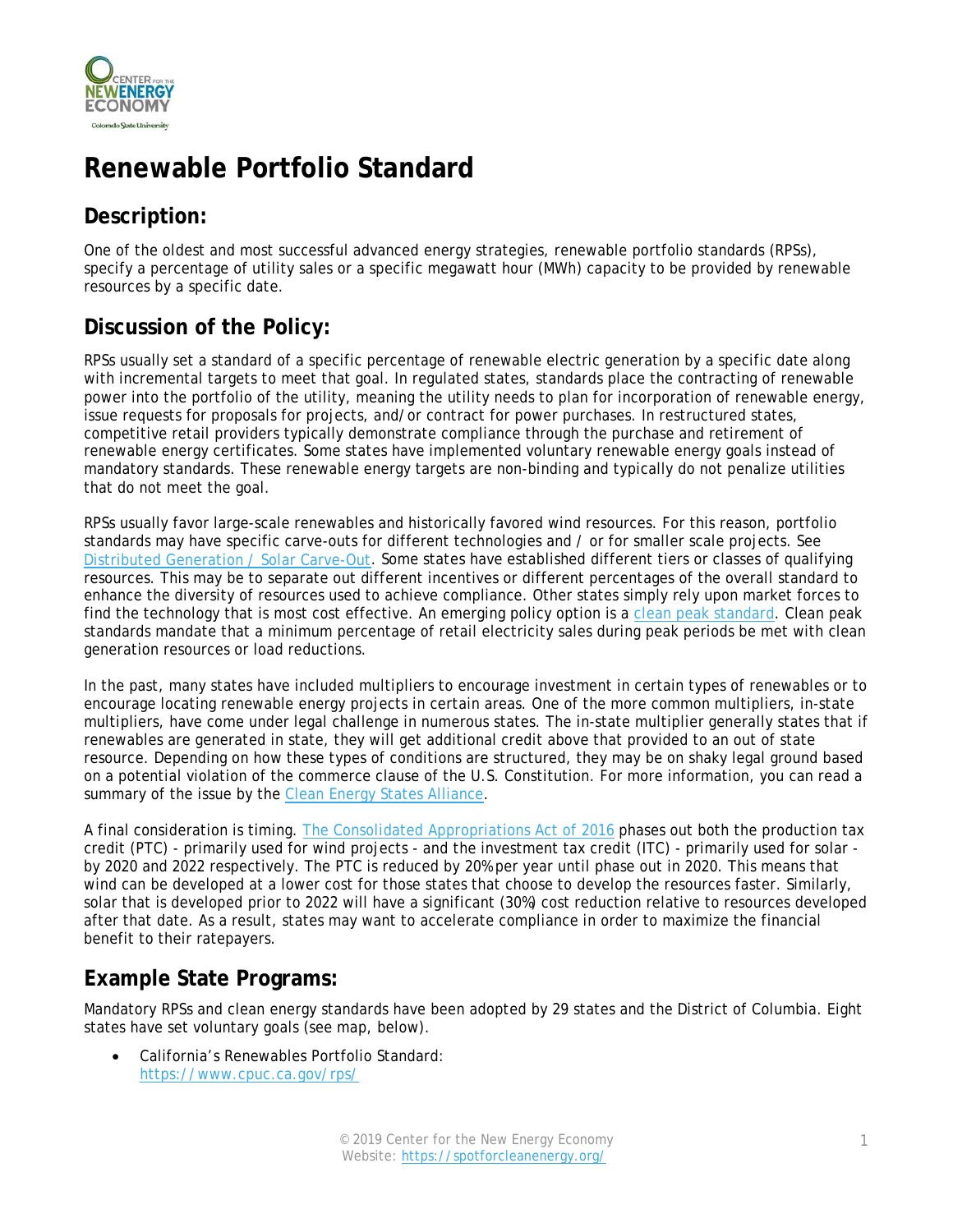

- Hawaii's RPS: <https://programs.dsireusa.org/system/program/detail/606>
- Massachusetts Clean Peak Energy Standard: <https://www.mass.gov/service-details/clean-peak-energy-standard>
- New York's Clean Energy Standard: <https://www.nyserda.ny.gov/All-Programs/Programs/Clean-Energy-Standard>

**DSIRE** 



# **DSIRE** insight



## **Key Components:**

- A list or definition of qualifying energy technologies.
- A cost cap, which limits incremental costs of clean or renewable energy technologies.[1](#page-1-0)
- An RPS or clean energy standard may apply to all investor-owned utilities, cooperative utilities, municipally owned utilities, and / or competitive retail electricity providers.
- End target and date and interim targets and dates.
- Requirements for annual compliance reporting and for some states, annual RPS procurement plans.

<span id="page-1-0"></span><sup>© 2019</sup> Center for the New Energy Economy Website:<https://spotforcleanenergy.org/> 1 This was common in early RPS policies; however, with decreasing prices it may not be as common in the future.